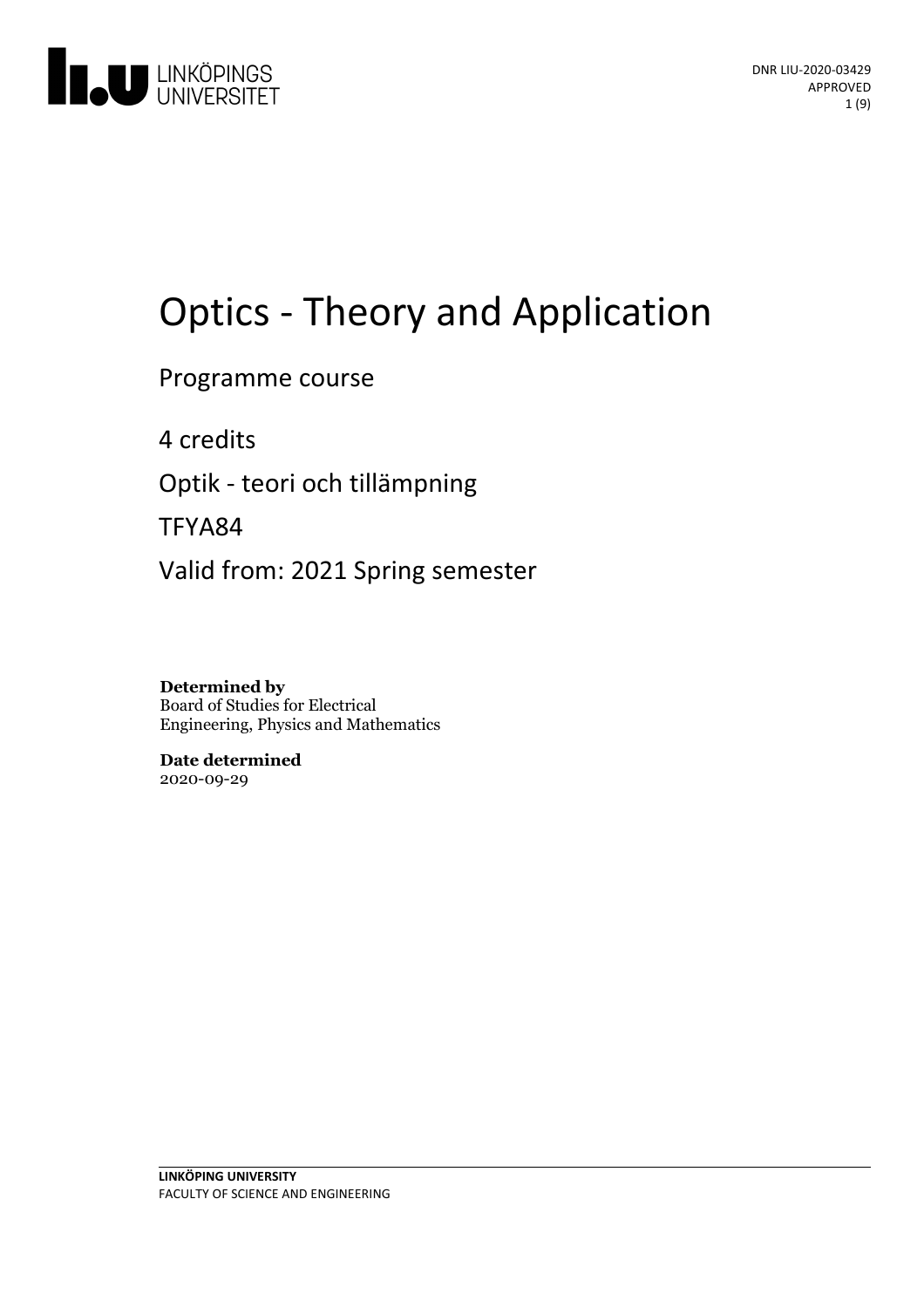# Main field of study

Applied Physics, Physics

### Course level

First cycle

### Advancement level

 $G_1X$ 

# Course offered for

- Master of Science in Biomedical Engineering
- Master of Science in Applied Physics and Electrical Engineering International
- Master of Science in Applied Physics and Electrical Engineering

# **Prerequisites**

Calculus in one and many variables. Oscillations and waves. Linear algebra.

# Intended learning outcomes

The aim of the course is to give basic knowledge elektromagnetic waves with a

After successful examination the student should;

- be able to solve problems related to geometrical optics
- be able to solve problems related to physical optics
- be able to solve problems related to photon optics

Furthermore, the student should be able to;

- perform optical measurements
- present measurements, results and conclusions

### Course content

The course cover the areas of geometrical optics, physical optics and photon optics in the following sections: planar interfaces, curved interfaces, optical systems, transmission interference, reflection interference, materials optics, polarised light, polarising materials and modern optics.

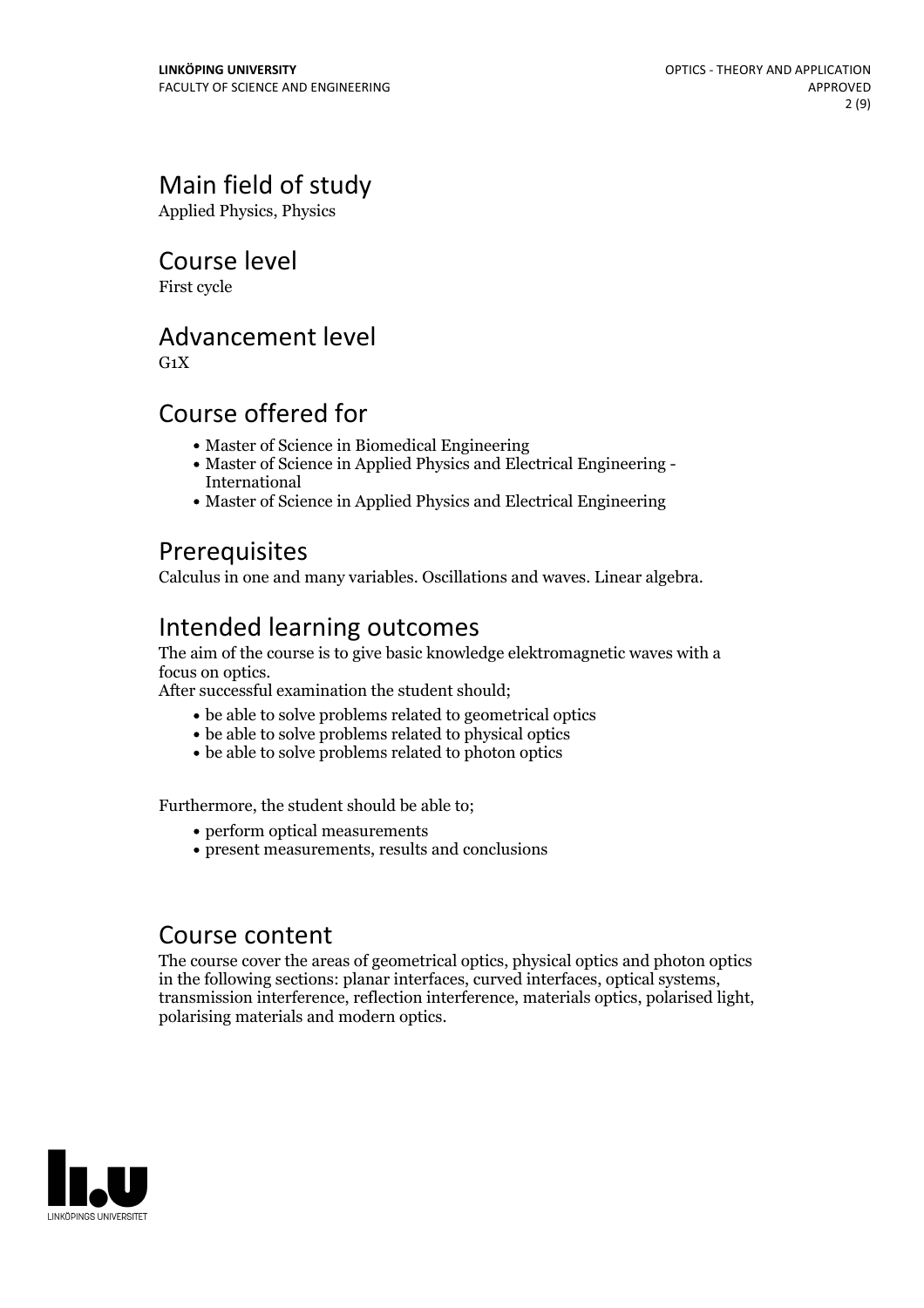# Teaching and working methods

Preparation task covering the basic parts are available before lectures. The lectures are instead focussed on more advanced parts of the subject. An interaction with the class during the lectures is wanted. The knowledge is deepened and applied through special problem solving sessions and via laboratory work. Continuous examination is used to encourage active participation during the course.

### Examination

| TEN <sub>1</sub>                                                    | Written examination        | 3 credits | U, 3, 4, 5 |
|---------------------------------------------------------------------|----------------------------|-----------|------------|
| LAB1                                                                | Laboratory Work            | 1 credits | U.G        |
| KTR1                                                                | <b>Optional Assignment</b> | o credits | U.G        |
| The optional assignments may give bonus points on the written exam. |                            |           |            |

Grades

Four-grade scale, LiU, U, 3, 4, 5

# Other information

Supplementary courses: The course content is relvant for several upcoming courses on the programme (Electronics, Measurement technology, Electromagnetism, Fourier analysis, Modern Physics, Signals and systems etc.). Materials optics, Optoelectronics.

#### **About teaching and examination language**

The teaching language is presented in the Overview tab for each course. The examination language relates to the teaching language as follows:

- If teaching language is Swedish, the course as a whole or in large parts, is taught in Swedish. Please note that although teaching language is Swedish, parts of the course could be given in English. Examination language is
- $\bullet$  If teaching language is Swedish/English, the course as a whole will be taught in English if students without prior knowledge of the Swedish language participate. Examination language is Swedish or English
- (depending on teaching language).<br>• If teaching language is English, the course as a whole is taught in English.<br>Examination language is English.

#### **Other**

The course is conducted in a manner where both men's and women's

experience and knowledge are made visible and developed. The planning and implementation of <sup>a</sup> course should correspond to the course syllabus. The course evaluation should therefore be conducted with the course syllabus as a starting point.

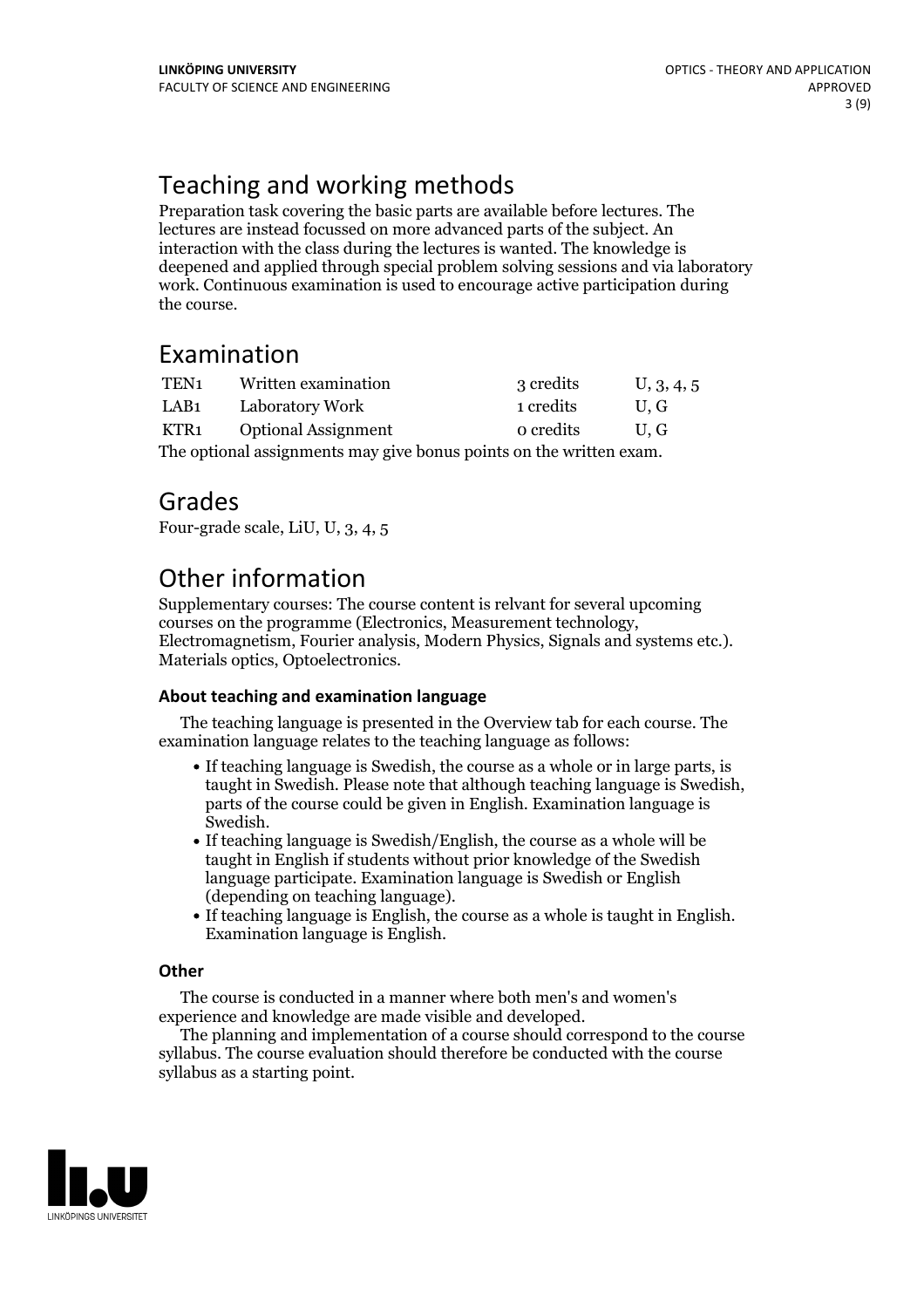### Department

Institutionen för fysik, kemi och biologi

# Director of Studies or equivalent

Magnus Boman

# Examiner

Kenneth Järrendahl

### Course website and other links

<https://www.ifm.liu.se/edu/coursescms/optik/>

# Education components

Preliminary scheduled hours: 42 h Recommended self-study hours: 65 h

# Course literature

#### **Books**

Jönsson, Göran, (2015) *Våglära och optik* 6 Teach Support ISBN: 978-9163389573

**Compendia** Järrendahl, Kenneth

#### **Other**

*Järrendahl, Kenneth*

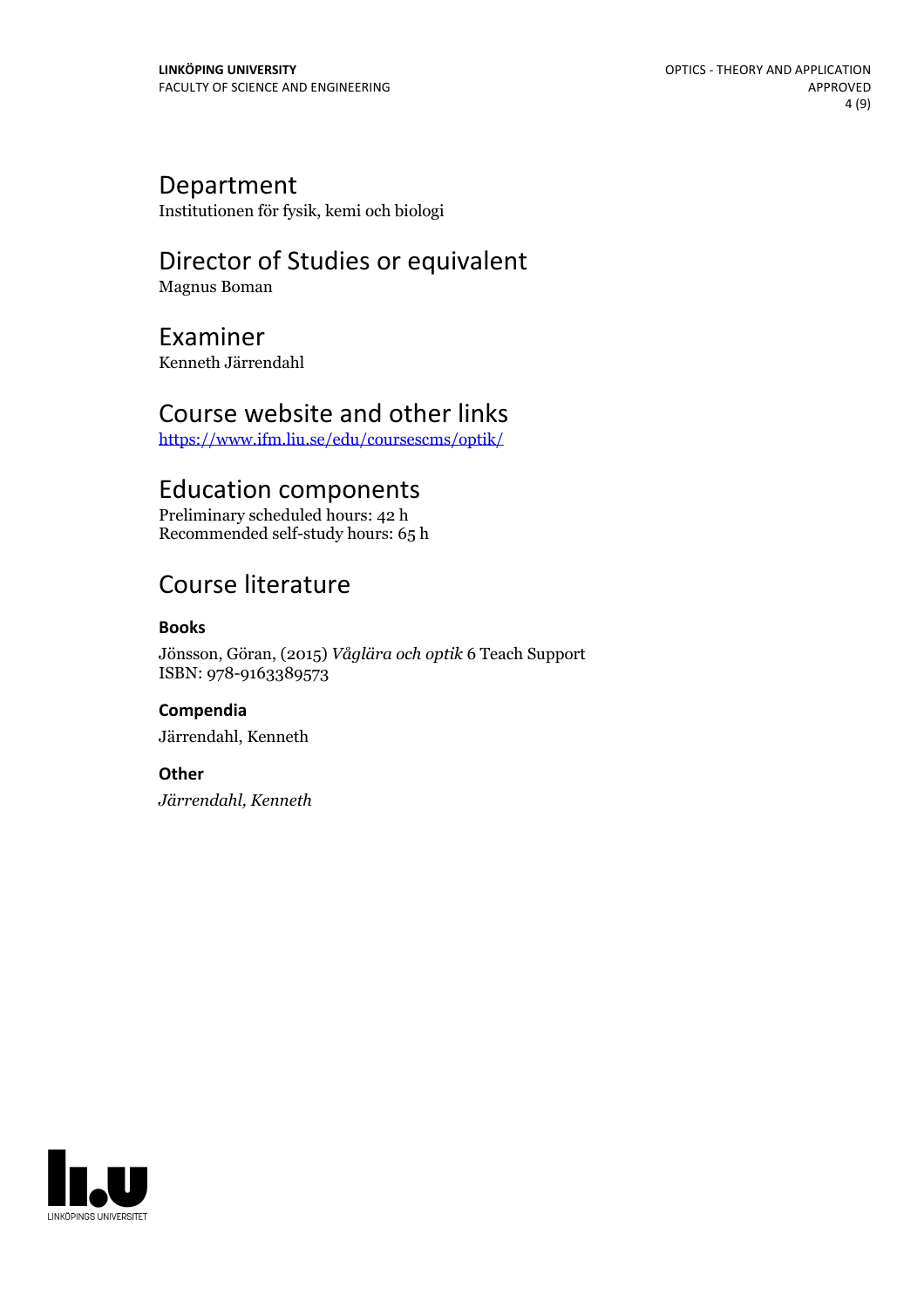# **Common rules**

#### **Course syllabus**

A syllabus must be established for each course. The syllabus specifies the aim and contents of the course, and the prior knowledge that a student must have in order to be able to benefit from the course.

### **Timetabling**

Courses are timetabled after a decision has been made for this course concerning its assignment to a timetable module.

#### **Interrupting a course**

The vice-chancellor's decision concerning regulations for registration, deregistration and reporting results (Dnr LiU-2015-01241) states that interruptions in study are to be recorded in Ladok. Thus, all students who do not participate in a course for which they have registered must record the interruption, such that the registration on the course can be removed. Deregistration from <sup>a</sup> course is carried outusing <sup>a</sup> web-based form: https://www.lith.liu.se/for-studenter/kurskomplettering?l=en.

### **Cancelled courses**

Courses with few participants (fewer than 10) may be cancelled or organised in a manner that differs from that stated in the course syllabus. The Dean is to deliberate and decide whether a course is to be cancelled or changed from the course syllabus.

### **Guidelines relatingto examinations and examiners**

For details, see Guidelines for education and examination for first-cycle and second-cycle education at Linköping University, Dnr LiU-2019-00920 (http://styrdokument.liu.se/Regelsamling/VisaBeslut/917592).

An examiner must be employed as a teacher at LiU according to the LiU Regulations for Appointments, Dnr LiU-2017-03931 (https://styrdokument.liu.se/Regelsamling/VisaBeslut/622784). For courses in second-cycle, the following teachers can be appointed as examiner: Professor (including Adjunct and Visiting Professor), Associate Professor (including Adjunct), Senior Lecturer (including Adjunct and Visiting Senior Lecturer), Research Fellow, or Postdoc. For courses in first-cycle, Assistant Lecturer (including Adjunct and Visiting Assistant Lecturer) can also be appointed as examiner in addition to those listed for second-cycle courses. In exceptional cases, a Part-time Lecturer can also be appointed as an examiner at both first- and second cycle, see Delegation of authority for the Board of Faculty of Science and Engineering.

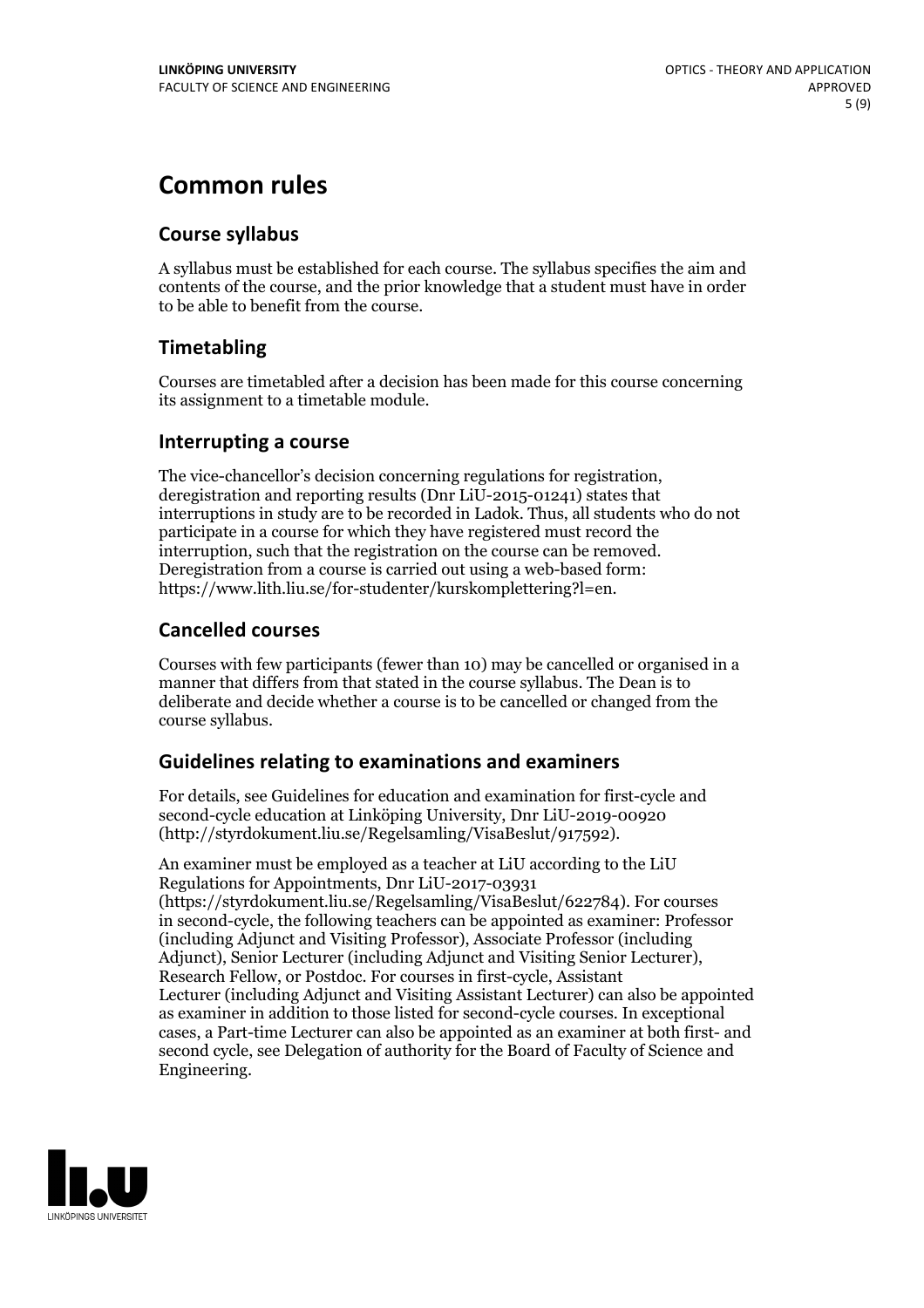#### **Forms of examination**

#### **Principles for examination**

Written and oral examinations and digital and computer-based examinations are held at least three times a year: once immediately after the end of the course, once in August, and once (usually) in one of the re-examination periods. Examinations held at other times are to follow a decision of the board of studies.

Principles for examination scheduling for courses that follow the study periods:

- courses given in VT1 are examined for the first time in March, with re-examination in June and August
- courses given in VT2 are examined for the first time in May, with re-examination in August and October
- courses given in HT1 are examined for the first time in October, with re-examination in January and August
- courses given in HT2 are examined for the first time in January, with re-examination in March and in August.

The examination schedule is based on the structure of timetable modules, but there may be deviations from this, mainly in the case of courses that are studied and examined for several programmes and in lower grades (i.e. 1 and 2).

Examinations for courses that the board of studies has decided are to be held in alternate years are held three times during the school year in which the course is given according to the principles stated above.

Examinations for courses that are cancelled orrescheduled such that they are not given in one or several years are held three times during the year that immediately follows the course, with examination scheduling that corresponds to the scheduling that was in force before the course was cancelled or rescheduled.

When a course is given for the last time, the regular examination and two re-<br>examinations will be offered. Thereafter, examinations are phased out by offering three examinations during the following academic year at the same times as the examinations in any substitute course. If there is no substitute course, three examinations will be offered during re-examination periods during the following academic year. Other examination times are decided by the board of studies. In all cases above, the examination is also offered one more time during the academic year after the following, unless the board of studies decides otherwise.

If a course is given during several periods of the year (for programmes, or on different occasions for different programmes) the board or boards of studies determine together the scheduling and frequency of re-examination occasions.

#### **Retakes of other forms of examination**

Regulations concerning retakes of other forms of examination than written examinations and digital and computer-based examinations are given in the LiU guidelines for examinations and examiners, http://styrdokument.liu.se/Regelsamling/VisaBeslut/917592.

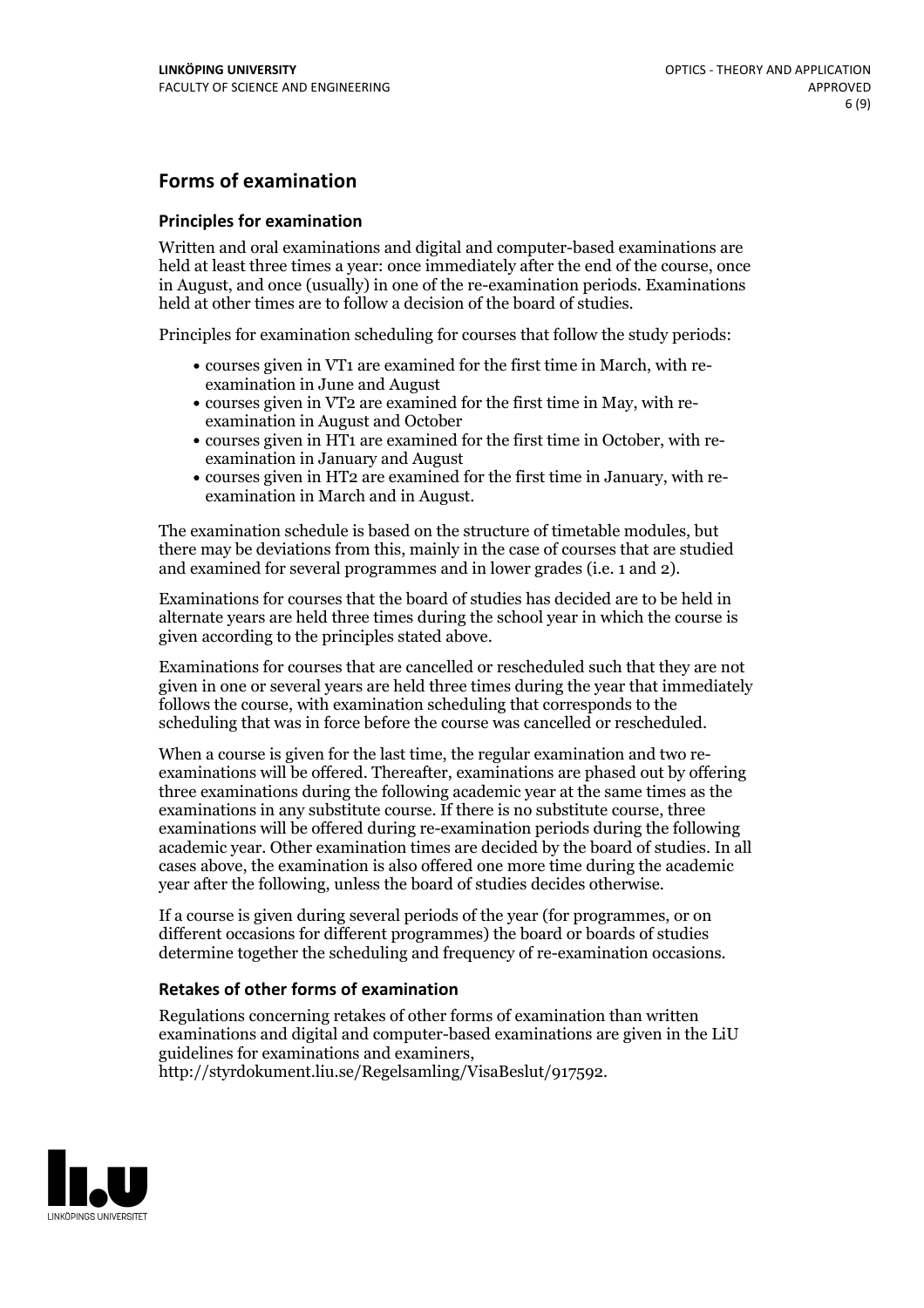#### **Registration for examination**

Until January 31 2021, the following applies according to previous guidelines: In order to take an written, digital or computer-based examination student must register in advance at the Student Portal during the registration period, which Candidates are informed of the location of the examination by email, four days in advance. Students who have not registered for an examination run the risk of being refused admittance to the examination, if space is not available.

From February 1 2021, new guidelines applies for registration for written, digital or computer-based examination, Dnr LiU-2020-02033 (https://styrdokument.liu.se/Regelsamling/VisaBeslut/622682).

Symbols used in the examination registration system:

\*\* denotes that the examination is being given for the penultimate time.

\* denotes that the examination is being given for the last time.

#### **Code of conduct for students during examinations**

Details are given in a decision in the university's rule book: http://styrdokument.liu.se/Regelsamling/VisaBeslut/622682.

#### **Retakes for higher grade**

Students at the Institute of Technology at LiU have the right to retake written examinations and digital and computer-based examinations in an attempt to achieve a higher grade. This is valid for all examination components with code "TEN", "DIT" and "DAT". The same right may not be exercised for other examination components, unless otherwise specified in the course syllabus.

A retake is not possible on courses that are included in an issued degree diploma.

#### **Grades**

The grades that are preferably to be used are Fail (U), Pass (3), Pass not without distinction  $(4)$  and Pass with distinction  $(5)$ .

- Grades U, 3, 4, 5 are to be awarded for courses that have written or digital examinations.<br>• Grades Fail (U) and Pass (G) may be awarded for courses with a large
- degree of practical components such as laboratory work, project work and
- $\bullet$  Grades Fail (U) and Pass (G) are to be used for degree projects and other independent work.

#### **Examination components**

The following examination components and associated module codes are used at the Faculty of Science and Engineering:

Grades U, 3, 4, 5 are to be awarded for written examinations (TEN) and

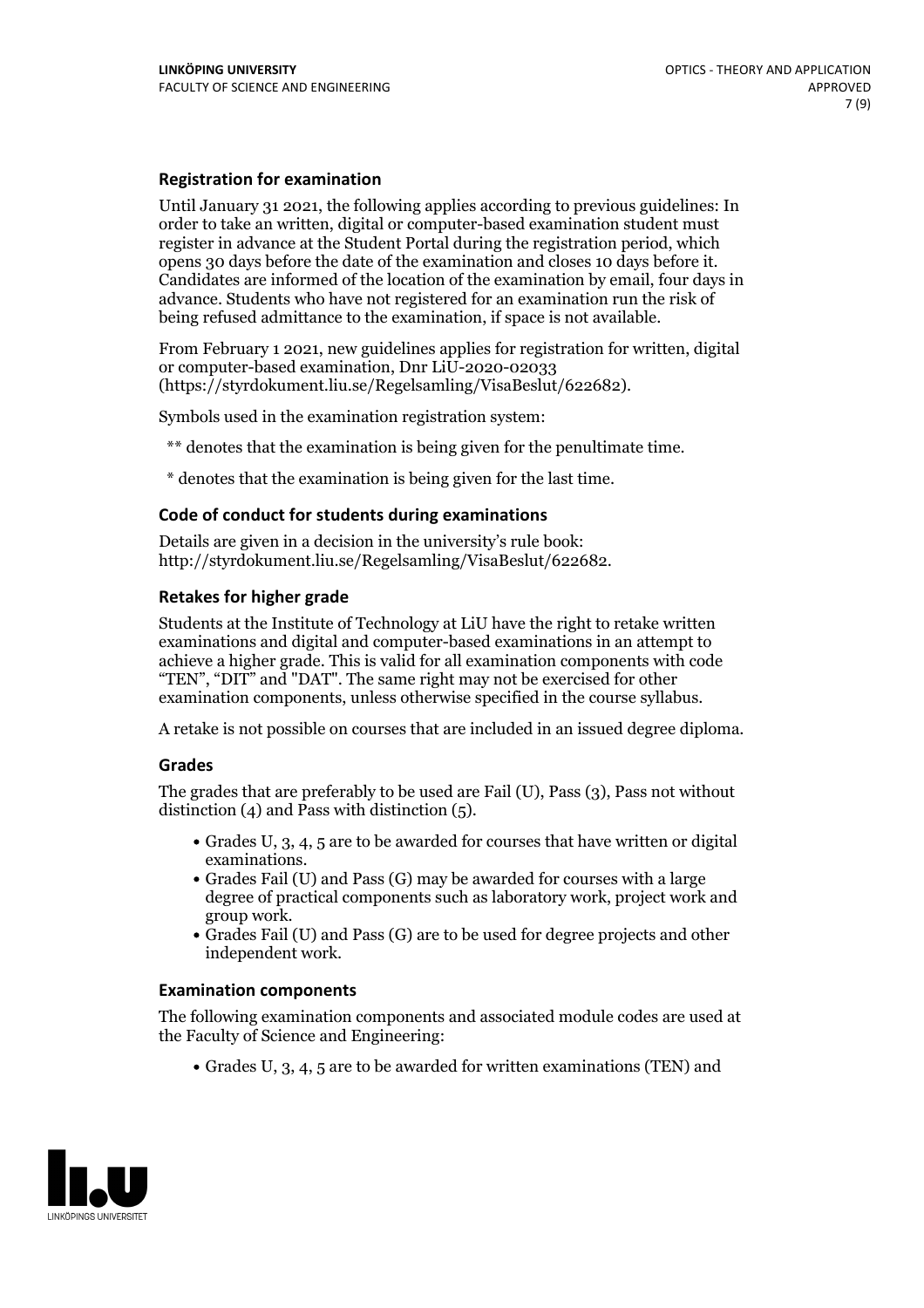- digital examinations (DIT).<br>• Examination components for which the grades Fail (U) and Pass (G) may be awarded are laboratory work (LAB), project work (PRA), preparatory written examination (KTR), digital preparatory written examination (DIK), oral examination (MUN), computer-based examination (DAT), home
- assignment (HEM), and assignment (UPG).<br>• Students receive grades either Fail (U) or Pass (G) for other examination components in which the examination criteria are satisfied principally through active attendance such as tutorial group (BAS) or examination item
- (MOM).<br>• Grades Fail (U) and Pass (G) are to be used for the examination components Opposition (OPPO) and Attendance at thesis presentation (AUSK) (i.e. part of the degree project).

In general, the following applies:

- 
- Mandatory course components must be scored and given <sup>a</sup> module code. Examination components that are not scored, cannot be mandatory. Hence, it is voluntary to participate in these examinations, and the voluntariness must be clearly stated. Additionally, if there are any associated conditions to the examination component, these must be clearly stated as well.<br>• For courses with more than one examination component with grades
- U,3,4,5, it shall be clearly stated how the final grade is weighted.

For mandatory components, the following applies: If special circumstances prevail, and if it is possible with consideration of the nature ofthe compulsory component, the examiner may decide to replace the compulsory component with another equivalent component. (In accordance with the LiU Guidelines for education and examination for first-cycle and second-cycle education at Linköping University, http://styrdokument.liu.se/Regelsamling/VisaBeslut/917592).

For written examinations, the following applies: If the LiU coordinator for students with disabilities has granted a student the right to an adapted examination for a written examination in an examination hall, the student has the right to it. If the coordinator has instead recommended for the student an adapted examination or alternative form of examination, the examiner may grant this if the examiner assesses that it is possible, based on consideration of the course objectives. (In accordance with the LiU Guidelines for education and examination for first-cycle and second-cycle education at Linköping University, http://styrdokument.liu.se/Regelsamling/VisaBeslut/917592).

#### **Reporting of examination results**

The examination results for a student are reported at the relevant department.

#### **Plagiarism**

For examinations that involve the writing of reports, in cases in which it can be assumed that the student has had access to other sources (such as during project work, writing essays, etc.), the material submitted must be prepared in accordance